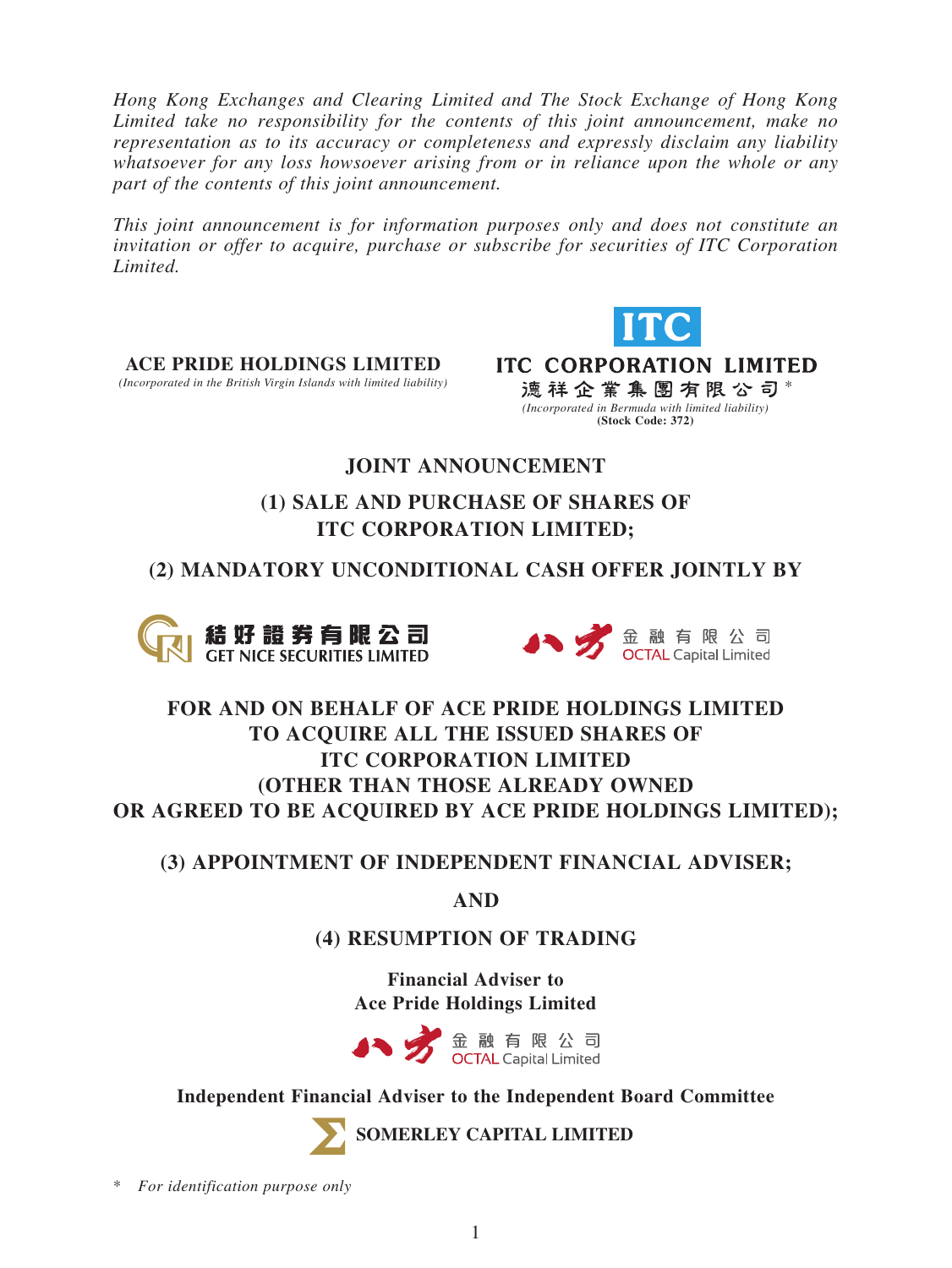## **SALE AND PURCHASE AGREEMENT**

The Company was informed by the Vendor that on 23 January 2017 (after trading hours), the Vendor and the Offeror entered into the Sale and Purchase Agreement pursuant to which the Vendor agreed to sell and procure the sale of, and the Offeror agreed to purchase, 1,147,366,967 Shares, representing approximately 67.96% of the total number of issued Shares as at the date of this joint announcement, for an aggregate consideration of HK\$596,630,822.84. Completion has taken place on 24 January 2017. Immediately after Completion, the Vendor and Galaxyway ceased to be Shareholders.

## **MANDATORY UNCONDITIONAL CASH OFFER**

Before Completion, the Offeror and parties acting in concert with it did not hold any Shares, options, derivatives, warrants, convertible securities or voting rights of the Company. Immediately after Completion, the Offeror and parties acting in concert with it are interested in a total of 1,147,366,967 Shares, representing approximately 67.96% of the total number of issued Shares. Pursuant to Rule 26.1 of the Takeovers Code, the Offeror is required to make the Offer for all the issued Shares (other than those already owned or agreed to be acquired by the Offeror).

GN Securities and Octal Capital will jointly make the Offer for and on behalf of the Offeror in compliance with the Takeovers Code on the following basis:

## *The Offer*

For each Offer Share . . . . . . . . . . . . . . . . . . . . . . . . . . . . . . . . . . . . HK\$0.52 in cash

The Offer Price of HK\$0.52 per Offer Share is the same as the price per Sale Share paid by the Offeror under the Sale and Purchase Agreement.

The principal terms of the Offer are set out in the section headed "Mandatory unconditional cash offer" below in this joint announcement.

## **FINANCIAL RESOURCES AVAILABLE TO THE OFFEROR**

The Offeror intends to finance the consideration payable (i.e. HK\$281,276,247.20) by the Offeror under the Offer by internal resources and a credit facility provided by GN Securities. For the purpose of making the Offer, GN Securities has granted the Offeror a credit facility in the amount of HK\$260,000,000, which is to be used to finance part of the cash required for the Offer.

Octal Capital, as the financial adviser to the Offeror in respect of the Offer, is satisfied that sufficient financial resources are available to the Offeror to satisfy full acceptances of the Offer.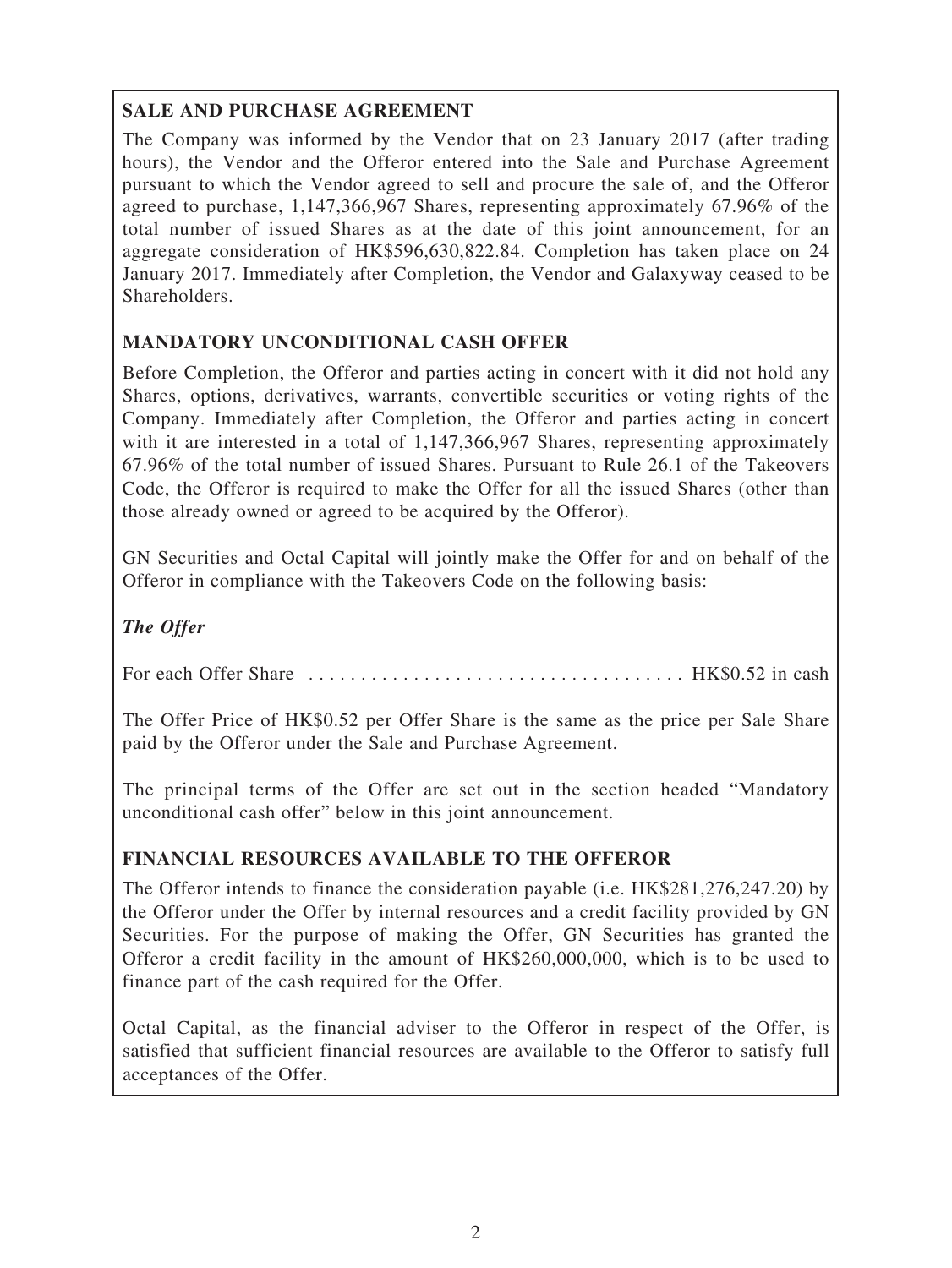## **GENERAL**

It is the intention of the Offeror and the Company to combine the offer document with the offeree board circular of the Company in the Composite Document. Pursuant to Rule 8.2 of the Takeovers Code, the Composite Document containing, among other things, (i) details of the Offer (including the expected timetable); (ii) a letter of advice from the Independent Board Committee to the Independent Shareholders in relation to the Offer; and (iii) a letter of advice from the Independent Financial Adviser to the Independent Board Committee in relation to the Offer, together with the form of acceptance and transfer of the Shares in respect of the Offer, is required to be despatched to the Shareholders within 21 days of the date of this joint announcement or such later date as the Executive may approve.

The Independent Board Committee comprising all independent non-executive Directors, namely, Mr. Chuck, Winston Calptor, Mr. Lee Kit Wah and Hon. Shek Lai Him, Abraham, GBS, JP, has been established to advise the Independent Shareholders as to whether the terms and conditions of the Offer are fair and reasonable and as to the acceptance of the Offer.

Somerley Capital Limited has been appointed as the independent financial adviser to advise the Independent Board Committee in respect of the Offer.

## **RESUMPTION OF TRADING**

At the request of the Company, trading in the Shares on the Stock Exchange has been halted with effect from 9:00 a.m. on 24 January 2017 pending the release of this joint announcement. An application has been made by the Company to the Stock Exchange for the resumption of trading in the Shares on the Stock Exchange with effect from 9:00 a.m. on 27 January 2017.

## **WARNING**

**THIS JOINT ANNOUNCEMENT IS MADE IN COMPLIANCE WITH THE TAKEOVERS CODE FOR THE PURPOSE OF, AMONG OTHER THINGS, INFORMING THE SHAREHOLDERS AND POTENTIAL INVESTORS OF THE COMPANY OF THE OFFER TO BE MADE. THE DIRECTORS MAKE NO RECOMMENDATION AS TO THE FAIRNESS OR REASONABLENESS OF THE OFFER OR AS TO THE ACCEPTANCE OF THE OFFER IN THIS JOINT ANNOUNCEMENT. SHAREHOLDERS AND POTENTIAL INVESTORS ARE ADVISED TO EXERCISE EXTREME CAUTION WHEN DEALING IN THE SECURITIES OF THE COMPANY, AND IF THEY ARE IN ANY DOUBT ABOUT THEIR POSITION, THEY SHOULD CONSULT THEIR PROFESSIONAL ADVISERS.**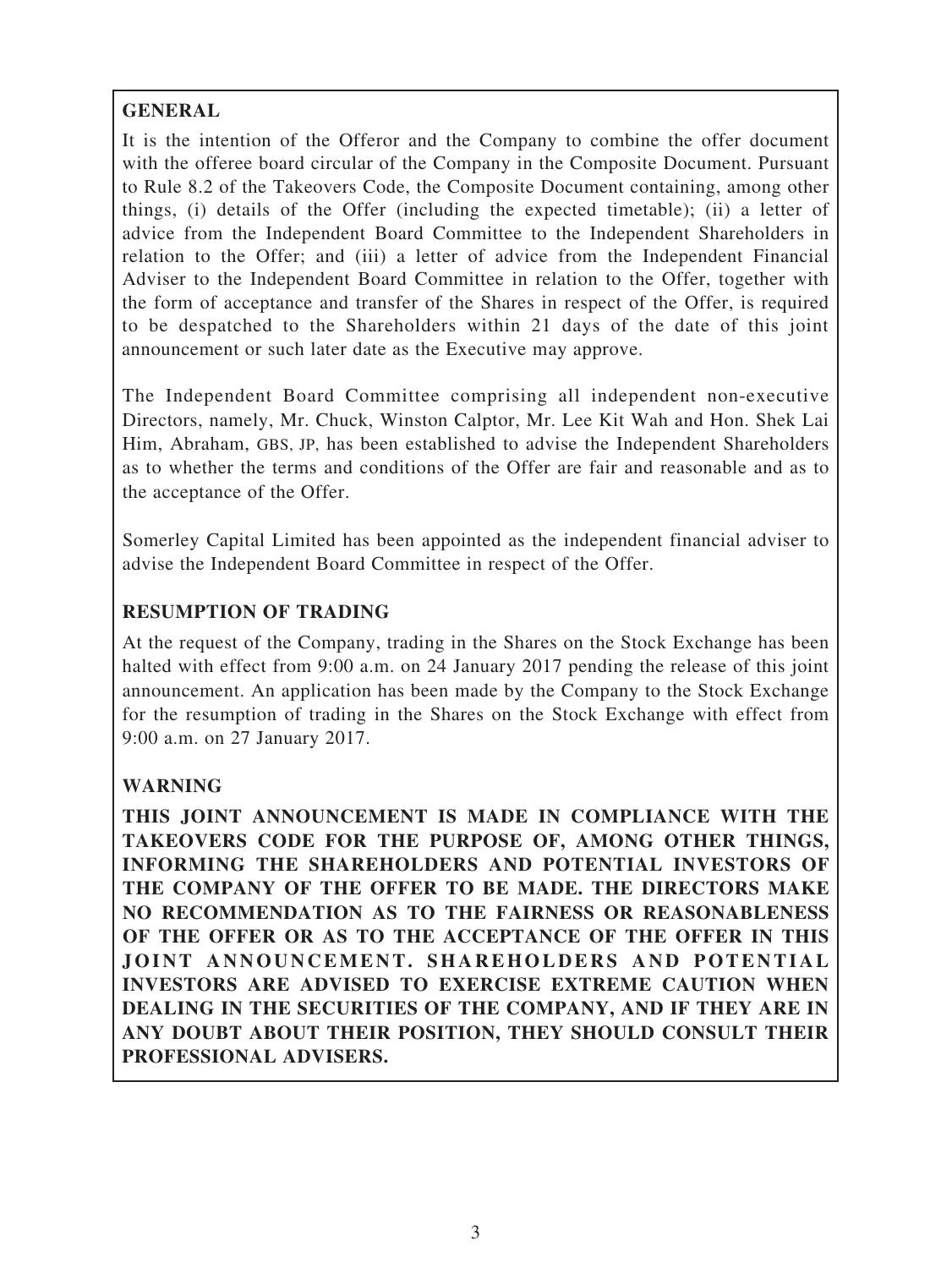## **SALE AND PURCHASE AGREEMENT**

The Company was informed by the Vendor, the controlling shareholder of the Company immediately prior to Completion, that on 23 January 2017 (after trading hours), the Vendor and the Offeror entered into the Sale and Purchase Agreement pursuant to which the Vendor agreed to sell and procure the sale of, and the Offeror agreed to purchase, 1,147,366,967 Shares, representing approximately 67.96% of the total number of issued Shares as at the date of this joint announcement, for an aggregate consideration of HK\$596,630,822.84.

Principal terms of the Sale and Purchase Agreement are set out as follows:

| Date:    | 23 January 2017          |
|----------|--------------------------|
| Parties: | the Vendor as vendor     |
|          | the Offeror as purchaser |

To the best of the Directors' knowledge, information and belief, having made all reasonable enquiries, the Offeror and its ultimate beneficial owners are third parties independent of and not connected with the Company and its connected persons.

## **Sale Shares**

Pursuant to the Sale and Purchase Agreement, the Offeror has agreed to purchase and the Vendor has agreed to sell and procure the sale of the Sale Shares, being 1,147,366,967 Shares and representing approximately 67.96% of the total number of issued Shares as at the date of this joint announcement, for a total consideration of HK\$596,630,822.84, free from all encumbrances and with all rights attached thereto as at the Completion Date (including all rights to any dividends (excluding the Special Dividend) or other distribution which may be paid, made or declared on or after the Completion Date).

## **Consideration for the Sale Shares**

The consideration for the Sale Shares is HK\$596,630,822.84, equivalent to HK\$0.52 per Sale Share, which has been paid in cash by the Offeror to the Vendor at Completion.

## **Completion**

Completion has taken place on 24 January 2017 in accordance with the terms of the Sale and Purchase Agreement.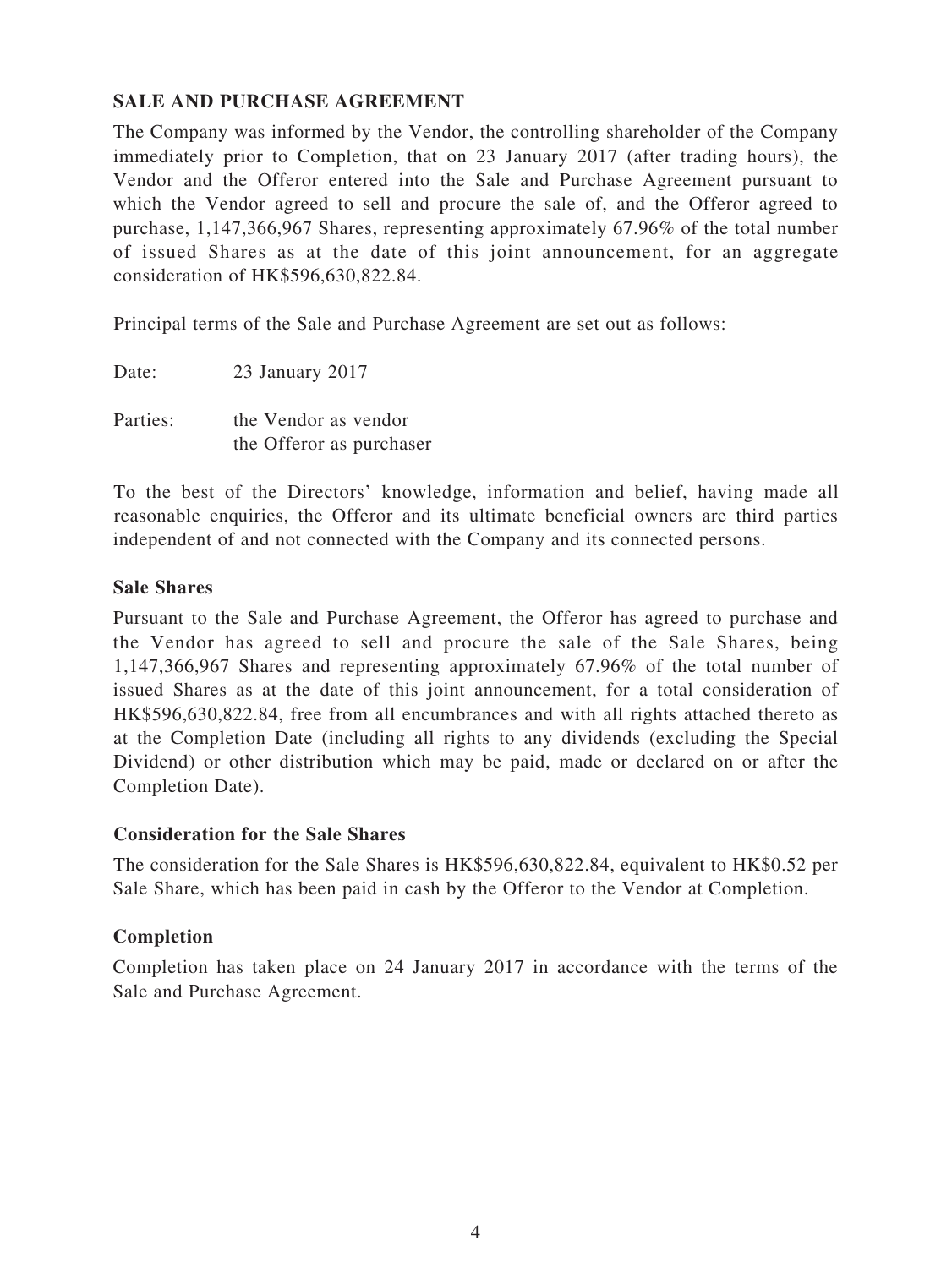## **MANDATORY UNCONDITIONAL CASH OFFER**

As at the date of this joint announcement, save for the Sale Shares, the Offeror and parties acting in concert with it do not hold any other Shares, options, derivatives, warrants, convertible securities or voting rights of the Company.

Immediately after Completion, the Offeror and parties acting in concert with it are interested in a total of 1,147,366,967 Shares, representing approximately 67.96% of the total number of issued Shares. Pursuant to Rule 26.1 of the Takeovers Code, the Offeror is required to make the Offer for all the issued Shares (other than those already owned or agreed to be acquired by the Offeror).

### **Principal terms of the Offer**

GN Securities and Octal Capital will jointly make the Offer for and on behalf of the Offeror in compliance with the Takeovers Code on the following basis:

For each Offer Share . . . . . . . . . . . . . . . . . . . . . . . . . . . . . . . . . . . . . . HK\$0.52 in cash

The Offer is unconditional in all respects.

The Offer Price of HK\$0.52 per Offer Share is the same as the price per Sale Share paid by the Offeror under the Sale and Purchase Agreement. The Offer Price is determined with reference to the recent prices of the Shares traded on the Stock Exchange, the financial conditions of the Group and the current market conditions.

The Offer will be extended to all Independent Shareholders in accordance with the Takeovers Code. The Offer Shares to be acquired under the Offer shall be fully paid and free from all liens, charges, encumbrances, right of pre-emption and any other third party rights of any nature and together with all rights attaching to them, including the rights to receive in full all dividends and distributions, if any, declared, made or paid on or after the date on which the Offer is made, being the date of despatch of the Composite Document.

#### **Comparison of value**

The Offer Price of HK\$0.52 per Share represents:

- (i) a discount of approximately 7.14% to the closing price of HK\$0.5600 per Share as quoted on the Stock Exchange on the Last Trading Day;
- (ii) a discount of approximately 0.12% to the average of the closing prices of the Shares as quoted on the Stock Exchange for the last 5 consecutive trading days up to and including the Last Trading Day of approximately HK\$0.5206 per Share (after adjustment due to commencement of dealing in the Shares on an ex-entitlement basis for the Special Dividend);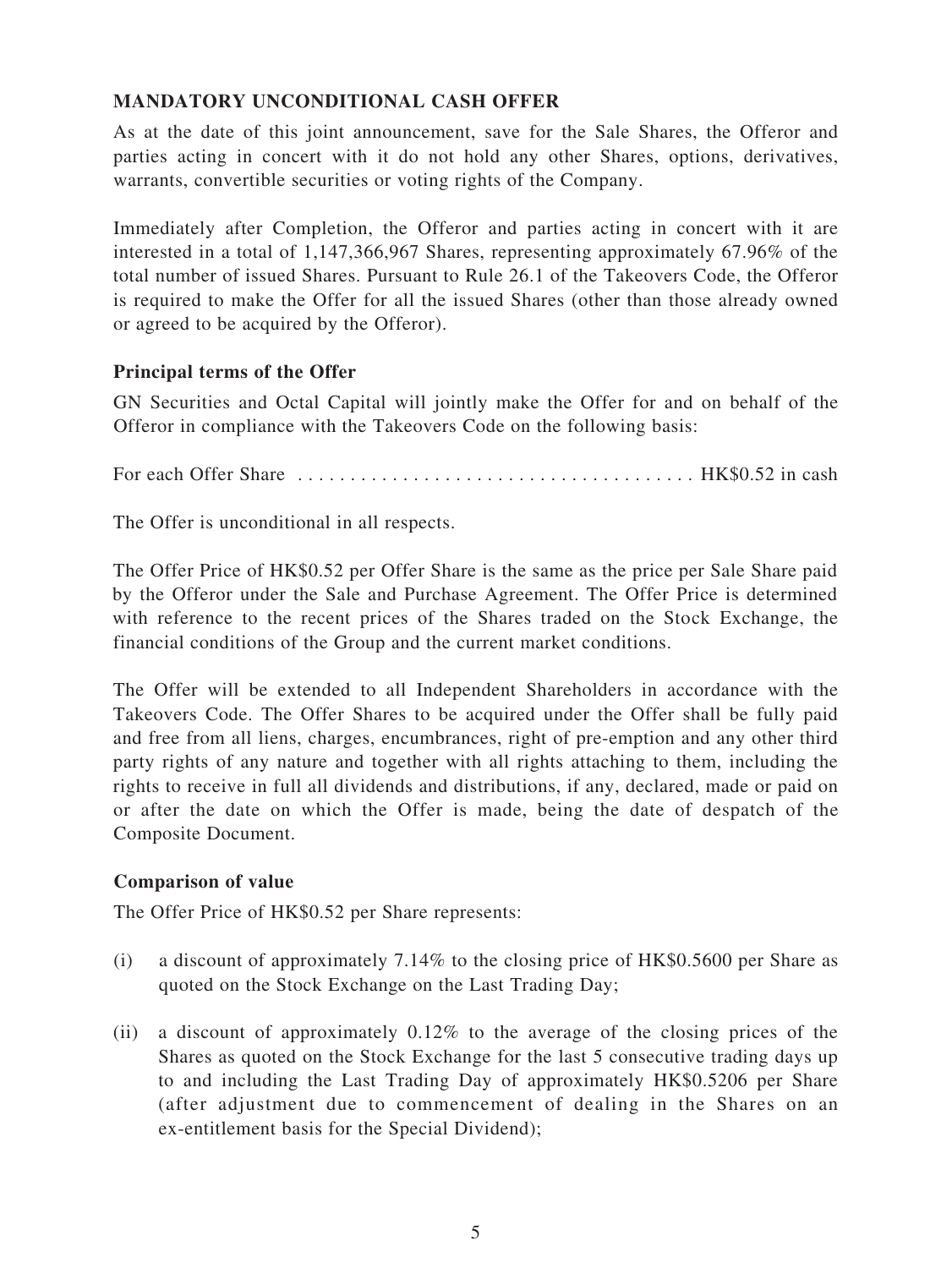- (iii) a premium of approximately 9.80% to the average of the closing prices of the Shares as quoted on the Stock Exchange for the last 10 consecutive trading days up to and including the Last Trading Day of approximately HK\$0.4736 per Share (after adjustment due to commencement of dealing in the Shares on an ex-entitlement basis for the Special Dividend);
- (iv) a premium of approximately  $22.12\%$  to the average of the closing prices of the Shares as quoted on the Stock Exchange for the last 30 consecutive trading days up to and including the Last Trading Day of approximately HK\$0.4258 per Share (after adjustment due to commencement of dealing in the Shares on an ex-entitlement basis for the Special Dividend);
- (v) a premium of approximately 73.68% to the average of the closing prices of the Shares as quoted on the Stock Exchange for the last 180 consecutive trading days up to and including the Last Trading Day of approximately HK\$0.2994 per Share (after adjustment due to commencement of dealing in the Shares on an exentitlement basis for the Special Dividend);
- (vi) a discount of approximately 75.16% to the net asset value per Share of approximately HK\$2.0932, calculated based on the audited consolidated net asset value attributable to the Shareholders as at 31 March 2016, divided by the number of issued Shares as at the date of this joint announcement; and
- (vii) a discount of approximately 45.71% to the net asset value per Share of approximately HK\$0.9579, calculated based on the unaudited pro forma consolidated net asset value attributable to the Shareholders as at 30 September 2016 as per the Company's circular to its Shareholders dated 23 December 2016, divided by the number of issued Shares as at the date of this joint announcement.

## **Highest and lowest Share prices**

The highest and lowest closing prices of the Shares as quoted on the Stock Exchange during the six-month period immediately preceding the Last Trading Day were HK\$0.5800 per Share (on 19 January 2017) and HK\$0.2470 per Share (on 13 September 2016 after adjustment due to commencement of dealing in the Shares on an ex-entitlement basis for the Special Dividend), respectively.

## **Value of the Offer**

As at the date of this joint announcement, there are 1,688,282,827 Shares in issue. The Company does not have any outstanding options, derivatives, warrants or securities which are convertible or exchangeable into Shares and has not entered into any agreement for the issue of such options, derivatives, warrants or securities which are convertible or exchangeable into Shares, as at the date of this joint announcement.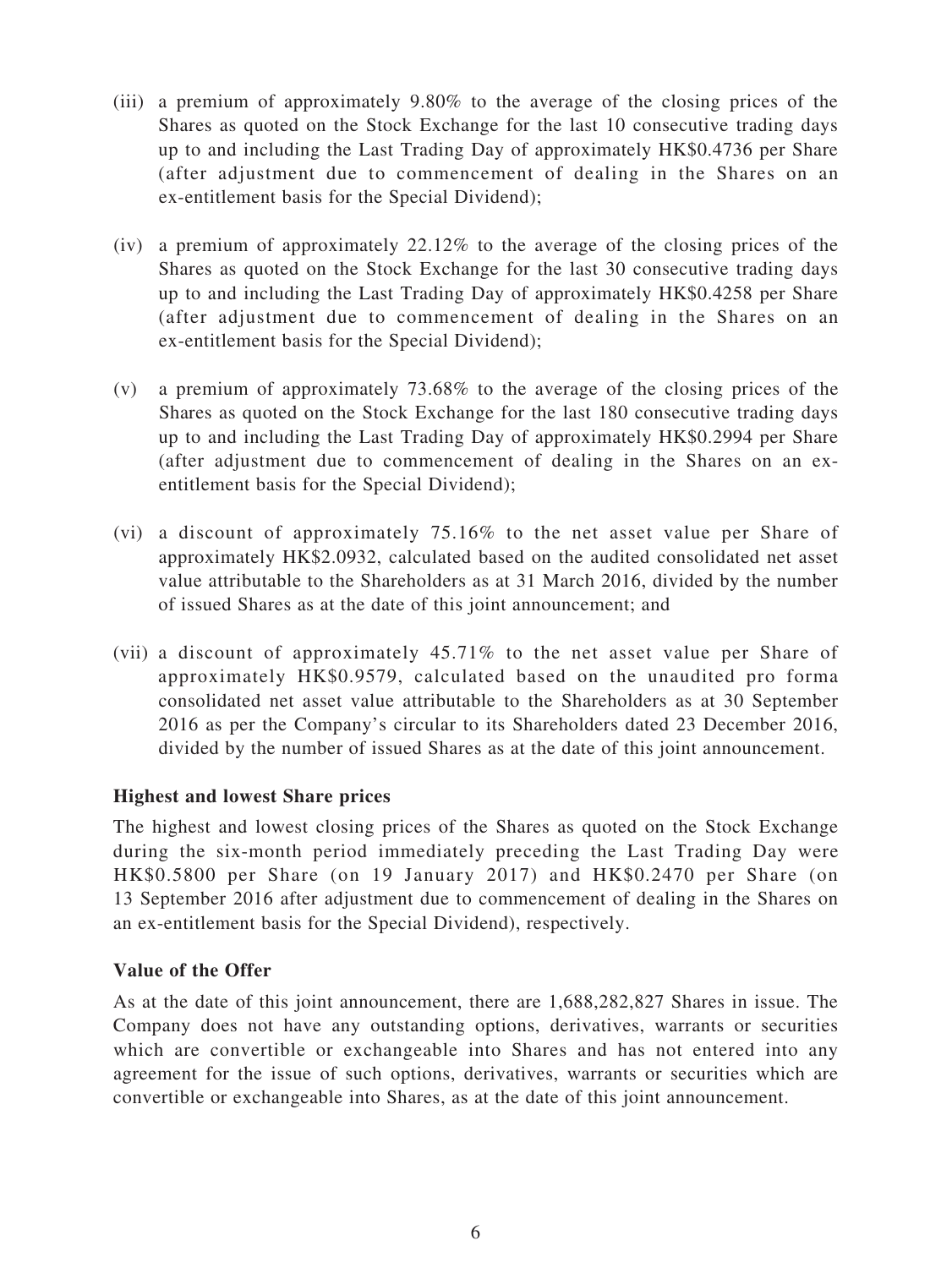As at the date of this joint announcement, excluding the 1,147,366,967 Shares held by the Offeror and parties acting in concert, 540,915,860 Offer Shares will be subject to the Offer, which is valued at approximately HK\$281,276,247.20 on the basis of the Offer Price of HK\$0.52 per Offer Share and assuming that there is no change in the issued share capital of the Company prior to the close of the Offer.

### **Financial resources available to the Offeror**

The Offeror intends to finance the consideration payable (i.e. HK\$281,276,247.20) by the Offeror under the Offer by internal resources and a credit facility provided by GN Securities. For the purpose of making the Offer, GN Securities has granted the Offeror a credit facility in the amount of HK\$260,000,000, which is to be used to finance part of the cash required for the Offer.

Octal Capital, as the financial adviser to the Offeror in respect of the Offer, is satisfied that sufficient financial resources are available to the Offeror to satisfy full acceptances of the Offer.

## **Effect of accepting the Offer**

By validly accepting the Offer, the Independent Shareholders will sell their Offer Shares to the Offeror fully paid and free from all encumbrances together with all rights attached thereto, including, but not limited to, all rights to receive in full all dividends or other distributions, if any, declared, made or paid on or after the date on which the Offer is made, being the date of despatch of the Composite Document.

Acceptance of the Offer by any Independent Shareholder will constitute a warranty by such person that all Offer Shares sold by such person under the Offer are free from all liens, charges, options, claims, equities, adverse interests, third-party rights or encumbrances whatsoever and together with all rights accruing or attaching thereto, including, without limitation, the right to receive dividends and distributions recommended, declared, made or paid, if any, on or after the date on which the Offer is made.

Acceptance of the Offer will be irrevocable and not capable of being withdrawn, except as permitted under the Takeovers Code.

#### **Hong Kong stamp duty**

In Hong Kong, seller's ad valorem stamp duty arising in connection with acceptances of the Offer will be payable by the relevant Independent Shareholder(s) at a rate of 0.1% of the market value of the Offer Shares or the consideration payable by the Offeror in respect of the relevant acceptances of the Offer, whichever is higher, and the amount of such duty will be deducted from the cash amount payable by the Offeror to the relevant Independent Shareholder(s) accepting the Offer. The Offeror will arrange for payment of the seller's ad valorem stamp duty on behalf of the relevant Independent Shareholder(s) accepting the Offer and will pay the buyer's ad valorem stamp duty in connection with the acceptance of the Offer and the transfer of the Offer Shares in accordance with the Stamp Duty Ordinance (Chapter 117 of the Laws of Hong Kong).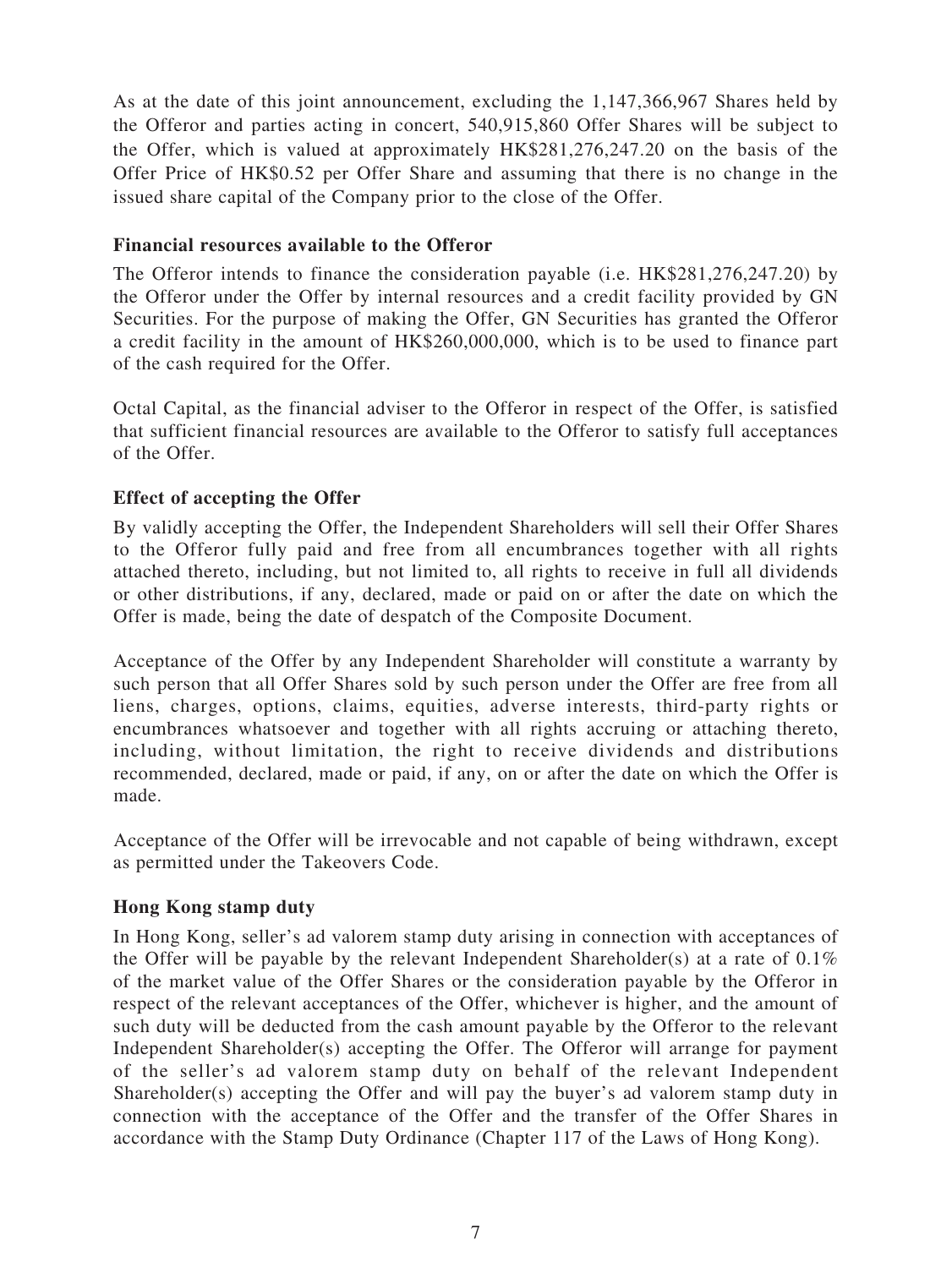#### **Payment**

Payment in cash in respect of acceptances of the Offer will be made as soon as possible but in any event within seven (7) business days (as defined in the Takeovers Code) of the date on which the duly completed acceptances of the Offer and the relevant documents of title in respect of such acceptances are received by the Offeror (or its agent) to render each such acceptance of the Offer complete and valid.

#### **Taxation advice**

The Independent Shareholders are recommended to consult their own professional advisers if they are in any doubt as to the taxation implications of accepting or rejecting the Offer. None of the Offeror and the parties acting in concert with it, the Company, and their respective directors, officers, advisers, agents or associates or any other person involved in the Offer accepts responsibility for any taxation effects on, or liabilities of, any persons as <sup>a</sup> result of their acceptance or rejection of the Offer.

#### **Dealings in securities in the Company**

Save for the acquisition of the Sale Shares under the Sale and Purchase Agreement, the Offeror and parties acting in concert with it have not dealt in any Shares, options, derivatives, warrants or other securities convertible into Shares of the Company during the six-month period immediately prior to 26 January 2017 (being the date of commencement of the Offer Period and the date of this joint announcement).

#### **Other arrangements**

The Offeror confirms that, as at the date of this joint announcement:

- (i) save for the 1,147,366,967 Shares held by the Offeror, neither the Offeror nor parties acting in concert with it owns or has control or direction over any voting rights or rights over the Shares, options, derivatives, warrants or other securities convertible into Shares of the Company;
- (ii) neither the Offeror nor parties acting in concert with it has received any irrevocable commitment to accept the Offer;
- (iii) there is no arrangement (whether by way of option, indemnity or otherwise) of the kind referred to in Note 8 to Rule 22 of the Takeovers Code in relation to the shares of the Offeror or the Shares and which might be material to the Offer;
- (iv) there is no agreement or arrangement to which the Offeror is a party which relates to circumstances in which it may or may not invoke or seek to invoke a precondition or a condition to the Offer;
- (v) the Offeror and parties acting in concert with it have not borrowed or lent any relevant securities (as defined in Note 4 to Rule 22 of the Takeovers Code) in the Company;
- (vi) there is no outstanding derivative in respect of the securities in the Company which has been entered into by the Offeror and/or any parties acting in concert with it; and
- (vii) there is no agreement, arrangement or understanding (including any compensation arrangement) existing between the Offeror or any parties acting in concert with it and any of the Directors, recent directors of the Company, Shareholders, or recent shareholders of the Company (including the Vendor and parties acting in concert with him) having any connection with or dependence upon the Offer.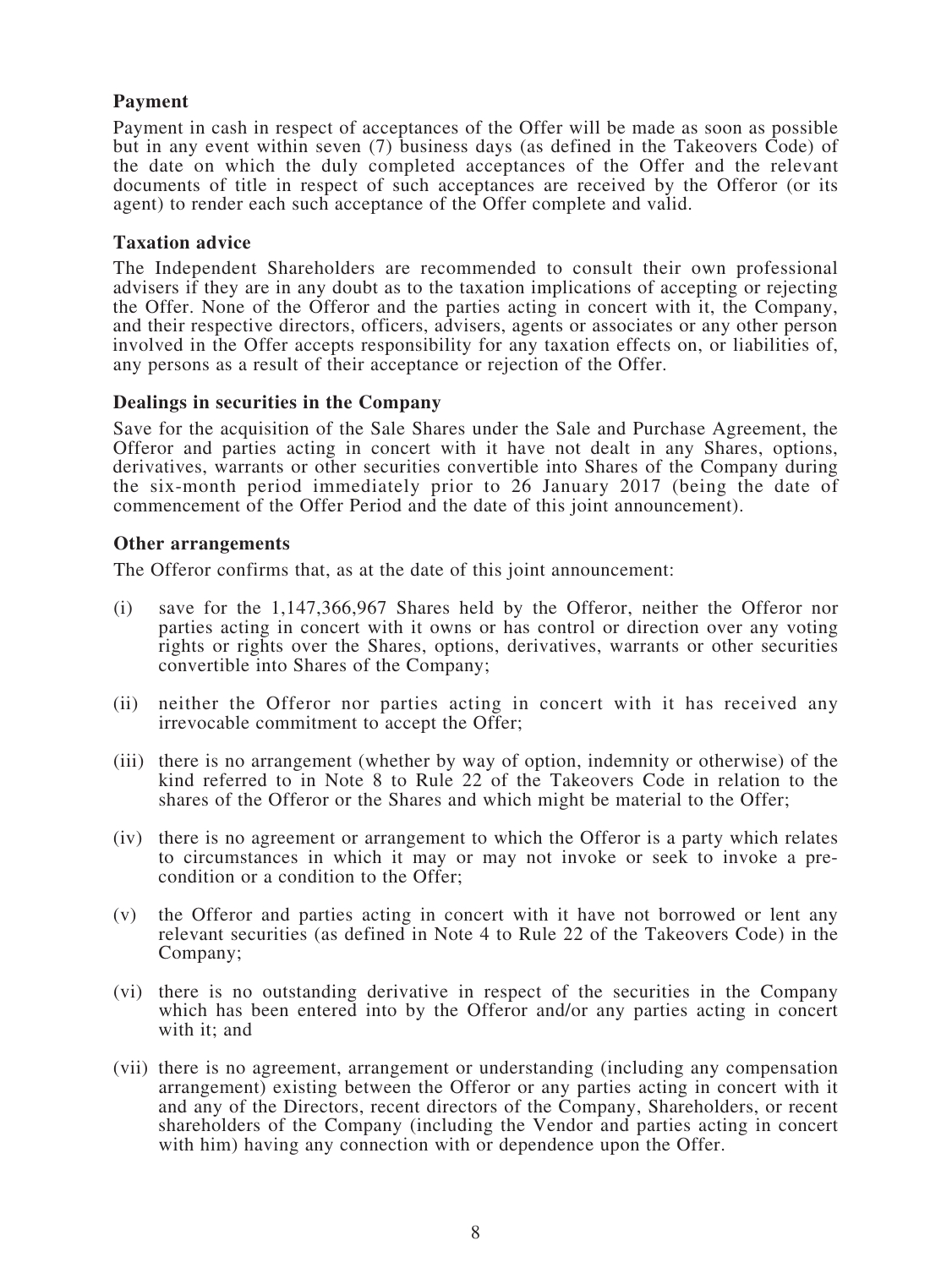#### **Overseas Shareholders**

The Offer to be made is in respect of securities of a company incorporated in the Bermuda and will be subject to the procedural and disclosure requirements of Hong Kong, which may be different from other jurisdictions. Overseas Shareholders who wish to participate in the Offer will also be subject to, and may be limited by, the laws and regulations of their respective jurisdictions in connection with their participation in the Offer.

Overseas Shareholders should observe any applicable legal and regulatory requirements and, where necessary, consult their own professional advisers. It is the responsibility of the Overseas Shareholders who wish to accept the Offer to satisfy themselves as to the full observance of the laws and regulations of the relevant jurisdictions in connection with the acceptance of the Offer (including the obtaining of any governmental, exchange control or other consent which may be required or the compliance with other necessary formalities or legal and/or regulatory requirements and the payment of any issue, transfer or other taxes due in such jurisdictions).

Acceptance of the Offer by any Overseas Shareholder will be deemed to constitute a representation and warranty from such Overseas Shareholder to the Offeror that the local laws and requirements have been complied with. The Overseas Shareholders should consult their professional advisers in case of any doubt.

#### **SHAREHOLDING STRUCTURE OF THE COMPANY**

The table below sets out the shareholding structure of the Company immediately prior to Completion and as at the date of this joint announcement:

**As at the date of this**

| <b>Name of Shareholders</b>                                 | <b>Immediately prior to</b><br>Completion |                                   | As at the date of this<br>joint announcement and<br>immediately after Completion |                                   |
|-------------------------------------------------------------|-------------------------------------------|-----------------------------------|----------------------------------------------------------------------------------|-----------------------------------|
|                                                             | Number of<br><i>Shares</i>                | Approximate %<br>of issued Shares | Number of<br><i>Shares</i>                                                       | Approximate %<br>of issued Shares |
| Vendor (including his<br>wholly-owned<br>subsidiary) (Note) | 1,147,366,967                             | 67.96%                            |                                                                                  | $0.00\%$                          |
| Offeror and parties acting<br>in concert<br>with it         |                                           | $0.00\%$                          | 1,147,366,967                                                                    | 67.96%                            |
| <b>Public Shareholders</b>                                  | 540,915,860                               | 32.04%                            | 540,915,860                                                                      | 32.04%                            |
| <b>Total</b>                                                | 1,688,282,827                             | 100.00%                           | 1,688,282,827                                                                    | 100.00%                           |

*Note:* Galaxyway is a wholly-owned subsidiary of ITC Holdings Limited (formerly known as Chinaview International Limited) which is, in turn, wholly-owned by the Vendor. The Vendor is also the sole director of ITC Holdings Limited and Galaxyway. Prior to Completion, the Vendor was deemed to be interested in 371,088,805 Shares held by Galaxyway.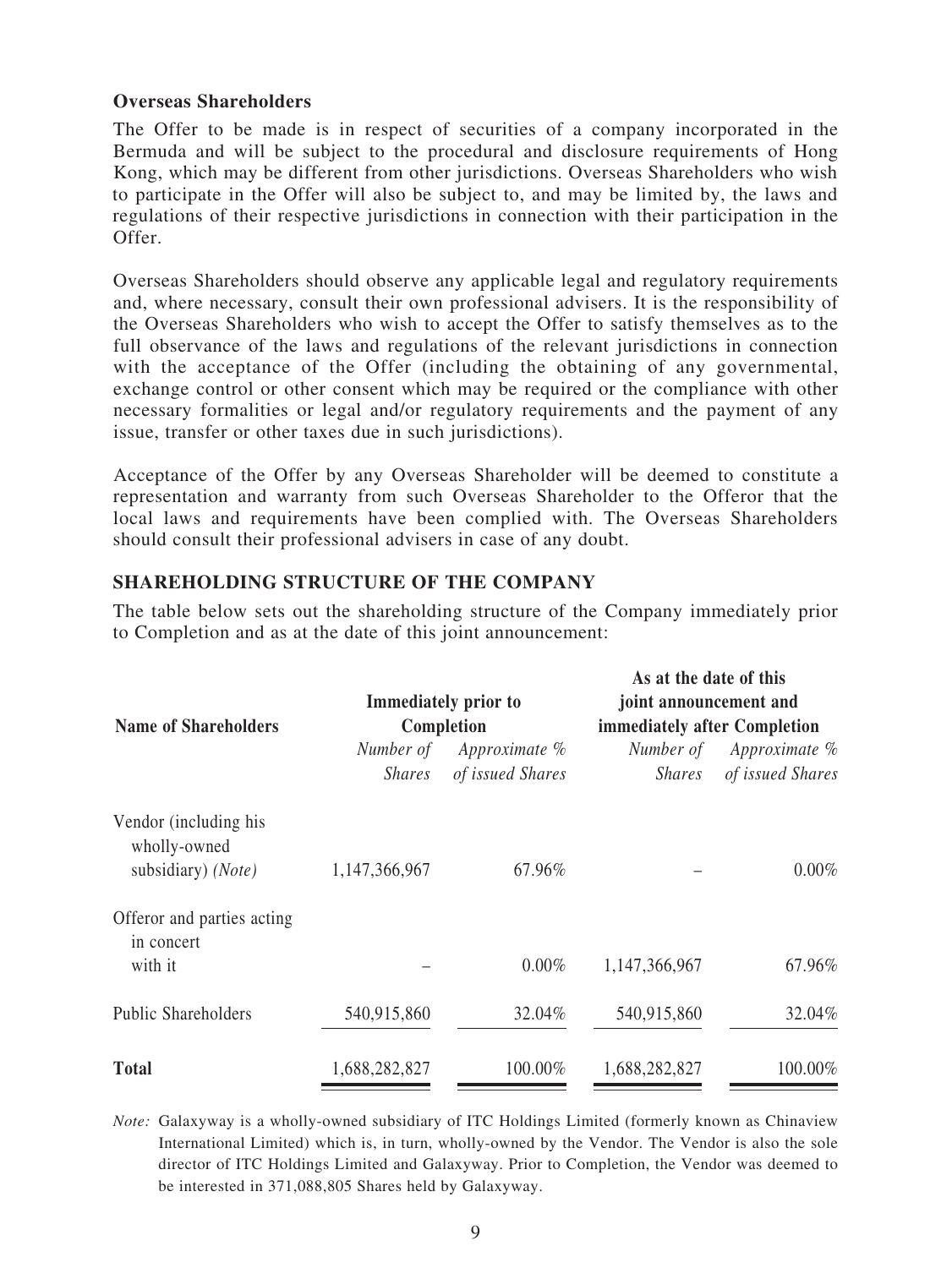### **INFORMATION ON THE OFFEROR**

The Offeror is an investment holding company incorporated in the BVI with limited liability on 3 January 2017. As at the date of this joint announcement, the Offeror is wholly owned by Ace Way Global Limited, a company incorporated in the BVI with limited liability, which in turn is wholly owned by Mr. Suen Cho Hung, Paul ("**Mr. Suen**"). The sole director of the Offeror is Mr. Suen.

Mr. Suen, aged 55, holds a Master of Business Administration degree from the University of South Australia. Mr. Suen is an executive director and the chairman of, and a substantial shareholder indirectly holding approximately 29.28% of the issued share capital in Enviro Energy International Holdings Limited (stock code: 1102) ("**Enviro Energy**"); an executive director and the chairman of, and a controlling shareholder indirectly holding approximately 58.05% of the issued share capital in EPI (Holdings) Limited (stock code: 689) ("**EPI**") and a controlling shareholder indirectly holding approximately 60.78% of the issued share capital in Birmingham International Holdings Limited (stock code: 2309) ("**Birmingham International**"). Mr. Suen is also indirectly holding approximately 9.89% of the issued share capital in China Strategic Holdings Limited (stock code: 235) ("**China Strategic**"). The shares of Enviro Energy, EPI, Birmingham International and China Strategic are listed on the Main Board of the Stock Exchange. Mr. Suen is also indirectly holding approximately 19.08% of the issued share capital of Courage Marine Group Limited (stock code: 1145), the shares of which are primarily listed on the Main Board of the Stock Exchange and secondarily listed on the Singapore Exchange Securities Trading Limited (Singapore stock code: ATL.SI).

## **INFORMATION ON THE GROUP**

The Company is an investment holding company which indirectly holds strategic investments in a number of listed companies. The principal activities of the Group comprise investment holding, the provision of finance, property investment and treasury investment.

Set out below is a summary of the audited consolidated profit before and after taxation of the Group for the years ended 31 March 2015 and 2016.

|                        | <b>Year ended 31 March</b>                 |        |
|------------------------|--------------------------------------------|--------|
|                        | 2016<br><b>HK\$'</b> million HK\$' million | 2015   |
| Profit before taxation | 436.33                                     | 240.53 |
| Profit after taxation  | 435.92                                     | 240.49 |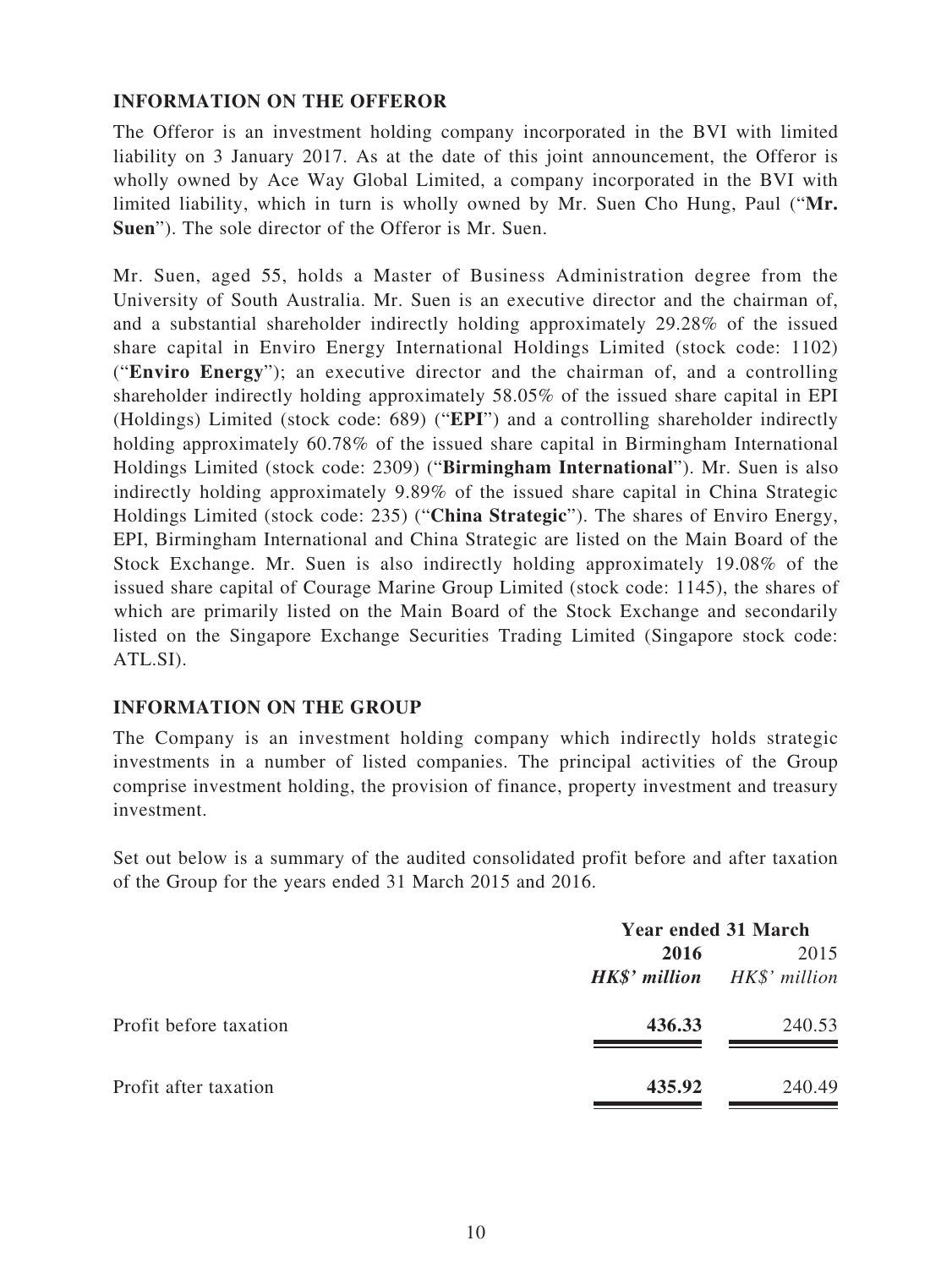## **OFFEROR'S INTENTION ON THE GROUP**

Following the close of the Offer, the Offeror intends to continue the existing principal businesses of the Group. The existing principal business of the Group includes investment holding, the provision of finance, property investment and treasury investment. The Offeror will conduct a review on the existing principal businesses and the financial position of the Group for the purpose of formulating business plans and strategies for the future business development of the Group. In this regard, the Offeror may look into business opportunities and consider whether any asset disposals, asset acquisitions, business rationalisation, business divestment, fund raising, restructuring of the business and/or business diversification will be appropriate in order to enhance the long-term growth potential of the Company. Should such corporate actions materialise, further announcement(s) will be made in accordance with the Listing Rules. Save for the Offeror's intention regarding the Group as set out above, the Offeror has no intention to (i) discontinue the employment of any employees of the Group; or (ii) redeploy the fixed assets of the Company other than those in its ordinary and usual course of business.

## **COMPULSORY ACQUISITION**

The Offeror does not intend to exercise any power of compulsory acquisition of any Offer Shares outstanding and not acquired under the Offer after the close of the Offer.

## **MAINTAINANCE OF THE LISTING STATUS OF THE COMPANY**

The Offeror intends to maintain the listing of the Shares on the Stock Exchange after the close of the Offer.

In the event that after the close of the Offer, the public float of the Company falls below 25%, the Offeror and the Company will undertake to the Stock Exchange to take appropriate steps to ensure that the minimum public float of not less than 25% of the issued Shares as required under the Listing Rules will be restored or maintained (as applicable) following the close of the Offer.

The Stock Exchange has stated that if, at the close of the Offer, less than the minimum prescribed percentage applicable to the Company, being 25% of the total number of issued Shares are held by the public or if the Stock Exchange believes that:

- (i) a false market exists or may exist in the trading of the Shares; or
- (ii) there are insufficient Shares in public hands to maintain an orderly market,

then it will consider exercising its discretion to suspend trading in the Shares on the Stock Exchange.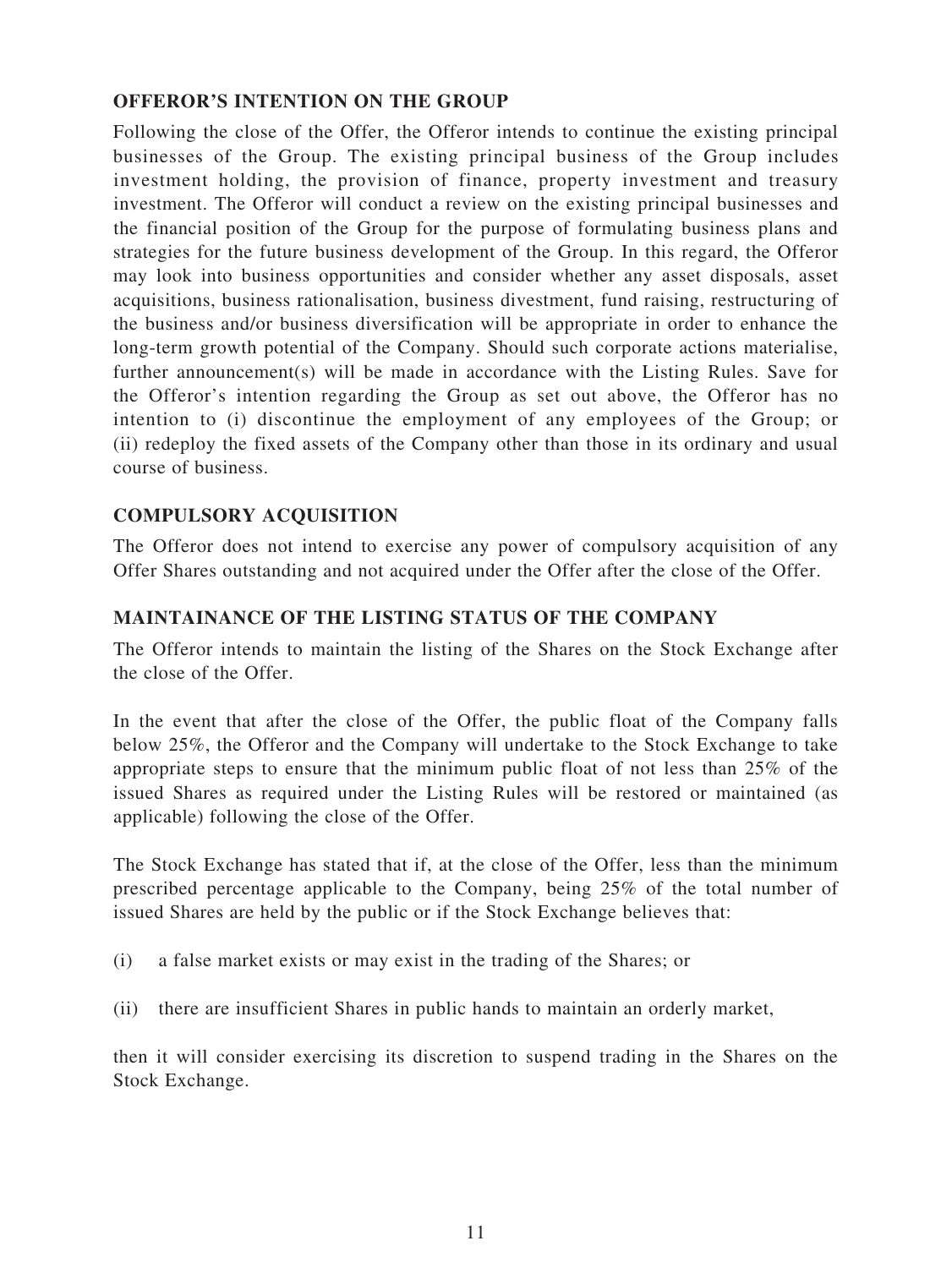## **GENERAL**

## **Despatch of the Composite Document**

It is the intention of the Offeror and the Company to combine the offer document with the offeree board circular from the Company in the Composite Document. Pursuant to Rule 8.2 of the Takeovers Code, the Composite Document containing, among other things, (i) details of the Offer (including the expected timetable); (ii) a letter of advice from the Independent Board Committee to the Independent Shareholders in relation to the Offer; and (iii) a letter of advice from the Independent Financial Adviser to the Independent Board Committee in relation to the Offer, together with the form of acceptance and transfer of the Shares in respect of the Offer, is required to be despatched to the Shareholders within 21 days of the date of this joint announcement or such later date as the Executive may approve.

**Independent Shareholders are encouraged to read the Composite Document carefully, including the advice of the Independent Financial Adviser to the Independent Board Committee and the recommendation from the Independent Board Committee to the Independent Shareholders in respect of the Offer, before deciding whether or not to accept the Offer.**

## **The Independent Board Committee and the Independent Financial Adviser**

The Independent Board Committee comprising all independent non-executive Directors, namely, Mr. Chuck, Winston Calptor, Mr. Lee Kit Wah and Hon. Shek Lai Him, Abraham, GBS, JP, has been established to advise the Independent Shareholders as to whether the terms and conditions of the Offer are fair and reasonable and as to the acceptance of the Offer.

Somerley Capital Limited, with the approval of the Independent Board Committee, has been appointed as the independent financial adviser to advise the Independent Board Committee in respect of the Offer and, in particular, as to whether the terms and conditions of the Offer are fair and reasonable and as to the acceptance of the Offer.

## **Dealings Disclosure**

In accordance with Rule 3.8 of the Takeovers Code, associates (as defined under the Takeovers Code) of the Company and the Offeror (including persons holding 5% or more of a class of relevant securities (as defined in Note 4 to Rule 22 to the Takeovers Code) of the Company or the Offeror) are hereby reminded to disclose their dealings in the securities of the Company pursuant to the Takeovers Code.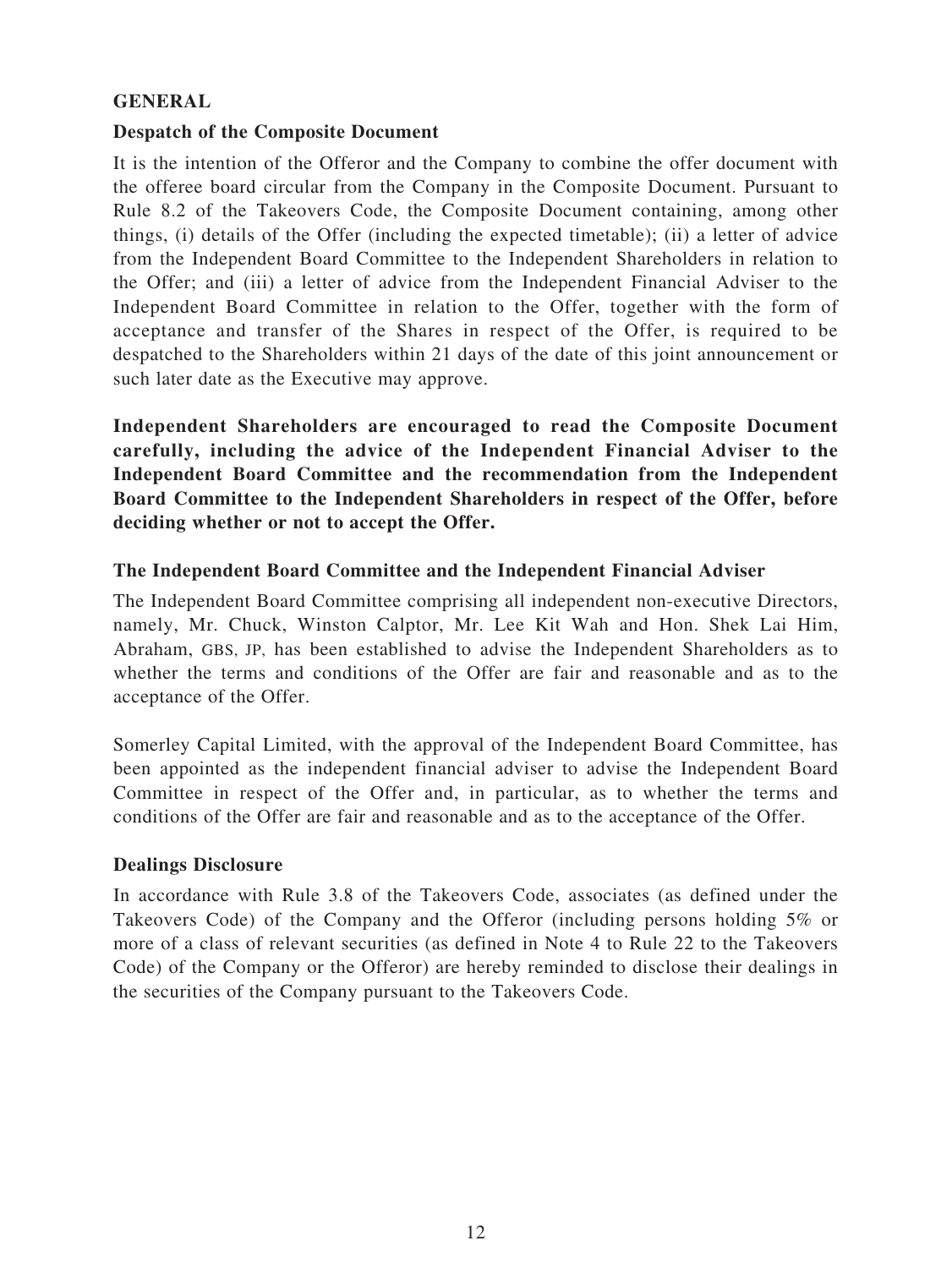In accordance with Rule 3.8 of the Takeovers Code, the full text of Note 11 to Rule 22 of the Takeovers Code is reproduced below:

## *"Responsibilities of stockbrokers, banks and other intermediaries*

*Stockbrokers, banks and others who deal in relevant securities on behalf of clients have a general duty to ensure, so far as they are able, that those clients are aware of the disclosure obligations attaching to associates and other persons under Rule 22 of the Takeovers Code and that those clients are willing to comply with them. Principal traders and dealers who deal directly with investors should, in appropriate cases, likewise draw attention to the relevant rules of the Takeovers Code. However, this does not apply when the total value of dealings (excluding stamp duty and commission) in any relevant security undertaken for a client during any 7 day period is less than HK\$1 million.*

*This dispensation does not alter the obligation of principals, associates and other persons themselves to initiate disclosure of their own dealings, whatever total value is involved.*

*Intermediaries are expected to co-operate with the Executive in its dealings enquiries. Therefore, those who deal in relevant securities should appreciate that stockbrokers and other intermediaries will supply the Executive with relevant information as to those dealings, including identities of clients, as part of that co-operation."*

## **RESUMPTION OF TRADING**

At the request of the Company, trading in the Shares on the Stock Exchange has been halted with effect from 9:00 a.m. on 24 January 2017 pending the release of this joint announcement. An application has been made by the Company to the Stock Exchange for the resumption of trading in the Shares on the Stock Exchange with effect from 9:00 a.m. on 27 January 2017.

## **WARNING**

**THIS JOINT ANNOUNCEMENT IS MADE IN COMPLIANCE WITH THE TAKEOVERS CODE FOR THE PURPOSE OF, AMONG OTHER THINGS, INFORMING THE SHAREHOLDERS AND POTENTIAL INVESTORS OF THE COMPANY OF THE OFFER TO BE MADE. THE DIRECTORS MAKE NO RECOMMENDATION AS TO THE FAIRNESS OR REASONABLENESS OF THE OFFER OR AS TO THE ACCEPTANCE OF THE OFFER IN THIS JOINT ANNOUNCEMENT. SHAREHOLDERS AND POTENTIAL INVESTORS ARE ADVISED TO EXERCISE EXTREME CAUTION WHEN DEALING IN THE SECURITIES OF THE COMPANY, AND IF THEY ARE IN ANY DOUBT** ABOUT THEIR POSITION, THEY SHOULD CONSULT THEIR **PROFESSIONAL ADVISERS.**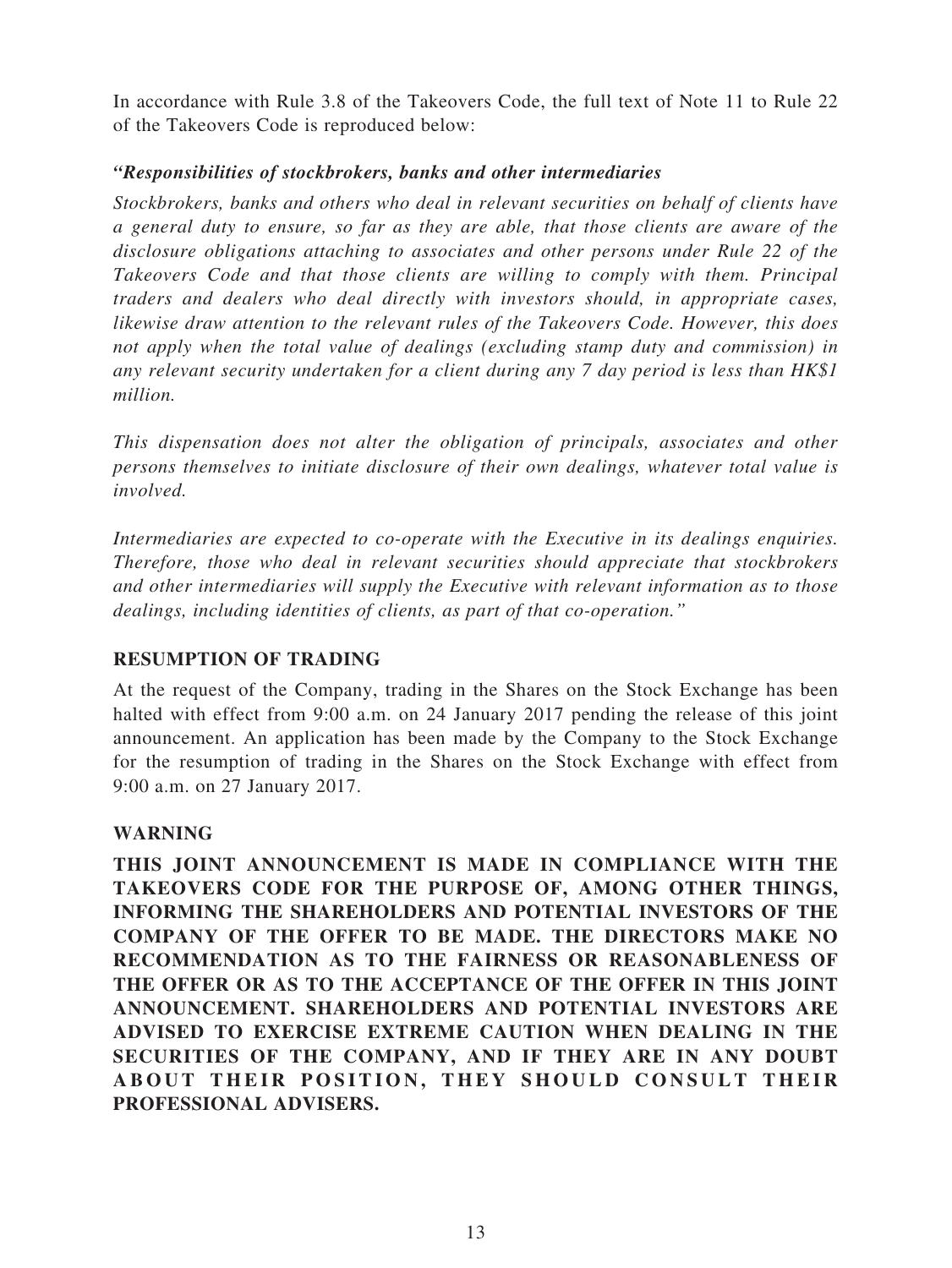## **DEFINITIONS**

In this joint announcement, the following expressions have the meanings set out below unless the context requires otherwise.

| "acting in concert"   | has the meaning ascribed thereto under the Takeovers<br>Code                                                                                                                                                                                                                                                                                                                                                                                    |
|-----------------------|-------------------------------------------------------------------------------------------------------------------------------------------------------------------------------------------------------------------------------------------------------------------------------------------------------------------------------------------------------------------------------------------------------------------------------------------------|
| "associate(s)"        | has the meaning ascribed thereto under the Takeovers<br>Code                                                                                                                                                                                                                                                                                                                                                                                    |
| "Board"               | the board of Directors                                                                                                                                                                                                                                                                                                                                                                                                                          |
| "Business Day"        | any day on which licensed banks in Hong Kong are<br>generally open for business, except a Saturday and<br>days on which a tropical cyclone warning no.8 or<br>above or a "black rainstorm warning signal" is hoisted<br>in Hong Kong at any time between 9:00 a.m. and<br>$5:00$ p.m.                                                                                                                                                           |
| "BVI"                 | British Virgin Islands                                                                                                                                                                                                                                                                                                                                                                                                                          |
| "Company"             | ITC Corporation Limited (stock code: 372), a company<br>incorporated in Bermuda with limited liability, and the<br>issued Shares of which are listed on the Main Board of<br>the Stock Exchange                                                                                                                                                                                                                                                 |
| "Completion"          | completion of the sale and purchase of the Sale Shares<br>in accordance with the provisions of the Sale and<br>Purchase Agreement                                                                                                                                                                                                                                                                                                               |
| "Completion Date"     | 24 January 2017                                                                                                                                                                                                                                                                                                                                                                                                                                 |
| "Composite Document"  | the composite offer and response document to be<br>jointly issued by the Offeror and the Company to the<br>Shareholders in connection with the Offer in<br>compliance with the Takeovers Code containing,<br>among other things, details of the Offer, procedures for<br>acceptance of the Offer, letters from the Independent<br>Board Committee and the Independent Financial<br>Adviser, and the relevant form of acceptance and<br>transfer |
| "connected person(s)" | has the meaning ascribed thereto under the Listing<br>Rules                                                                                                                                                                                                                                                                                                                                                                                     |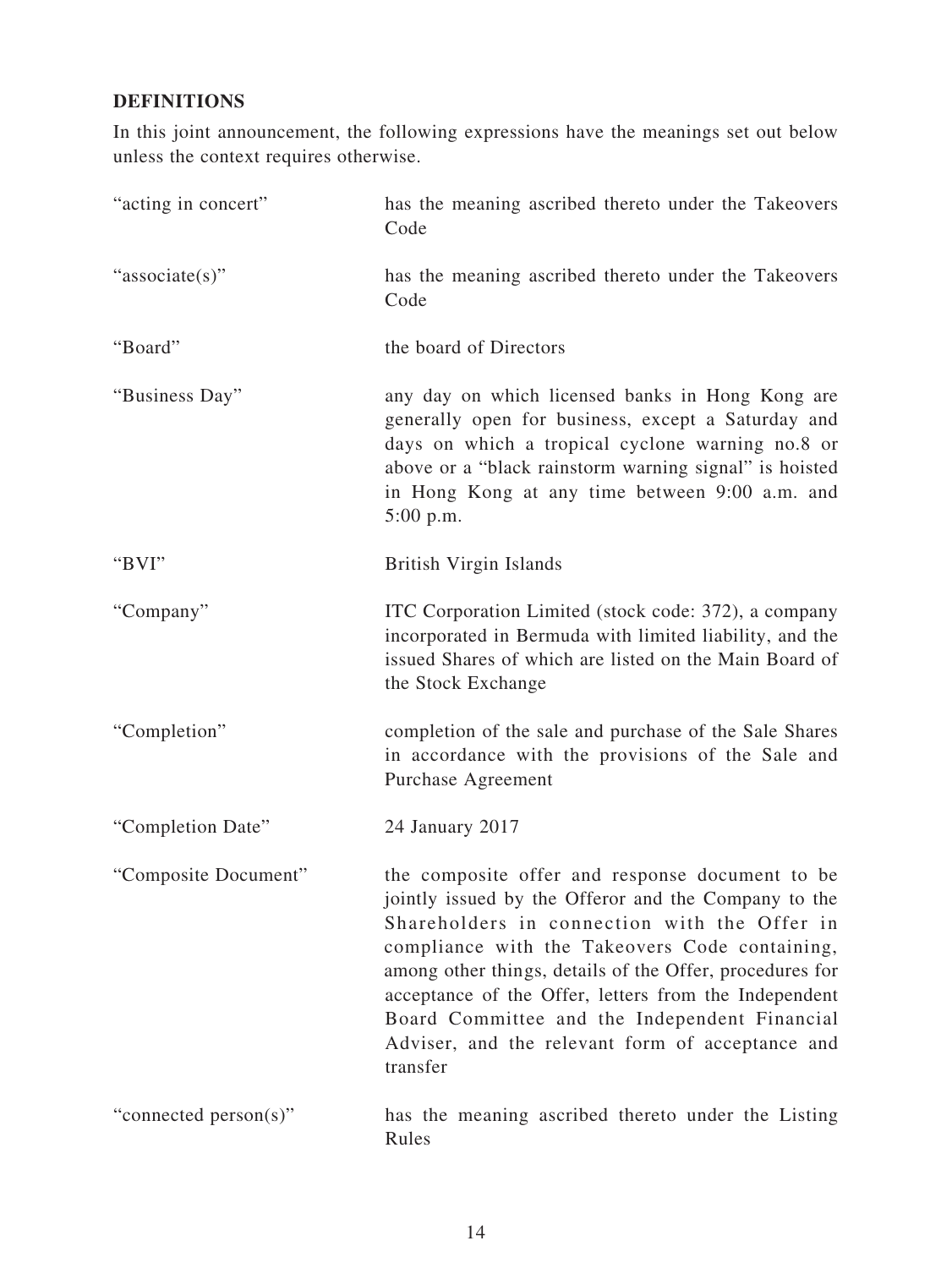| "controlling shareholder(s)"       | has the meaning ascribed thereto under the Listing<br>Rules                                                                                                                                                                                                                                                                                                                                 |
|------------------------------------|---------------------------------------------------------------------------------------------------------------------------------------------------------------------------------------------------------------------------------------------------------------------------------------------------------------------------------------------------------------------------------------------|
| "Directors"                        | directors of the Company                                                                                                                                                                                                                                                                                                                                                                    |
| "Executive"                        | the Executive Director of the Corporate Finance<br>Division of the SFC or any of his delegates                                                                                                                                                                                                                                                                                              |
| "Galaxyway"                        | Galaxyway Investments Limited, a company<br>incorporated in the BVI with limited liability, which is<br>indirectly wholly-owned by the Vendor                                                                                                                                                                                                                                               |
| "GN Securities"                    | Get Nice Securities Limited, a licensed corporation<br>permitted to carry out business in Type 1 (dealing in<br>securities), Type 4 (advising on securities), Type 6<br>(advising on corporate finance) and Type 9 (asset<br>management) regulated activities under the SFO, being<br>one of the joint agents making the Offer on behalf of<br>the Offeror and the financier of the Offeror |
| "Group"                            | the Company and its subsidiaries                                                                                                                                                                                                                                                                                                                                                            |
| "Hong Kong"                        | Hong Kong Special Administrative Region of the<br>People's Republic of China                                                                                                                                                                                                                                                                                                                |
| "Independent Board<br>Committee"   | a committee of the Board, comprising all independent<br>non-executive Directors, namely, Mr. Chuck, Winston<br>Calptor, Mr. Lee Kit Wah and Hon. Shek Lai Him,<br>Abraham, GBS, JP, established to advise the<br>Independent Shareholders regarding the terms and<br>conditions of the Offer and as to its acceptance                                                                       |
| "Independent Financial<br>Adviser" | Somerley Capital Limited, a corporation licensed to<br>conduct type 1 (dealing in securities) and type 6<br>(advising on corporate finance) regulated activities<br>under the SFO, being the independent financial adviser<br>to the Independent Board Committee in respect of the<br>Offer and as to its acceptance                                                                        |
| "Independent Shareholder(s)"       | Shareholder(s) other than the Offeror                                                                                                                                                                                                                                                                                                                                                       |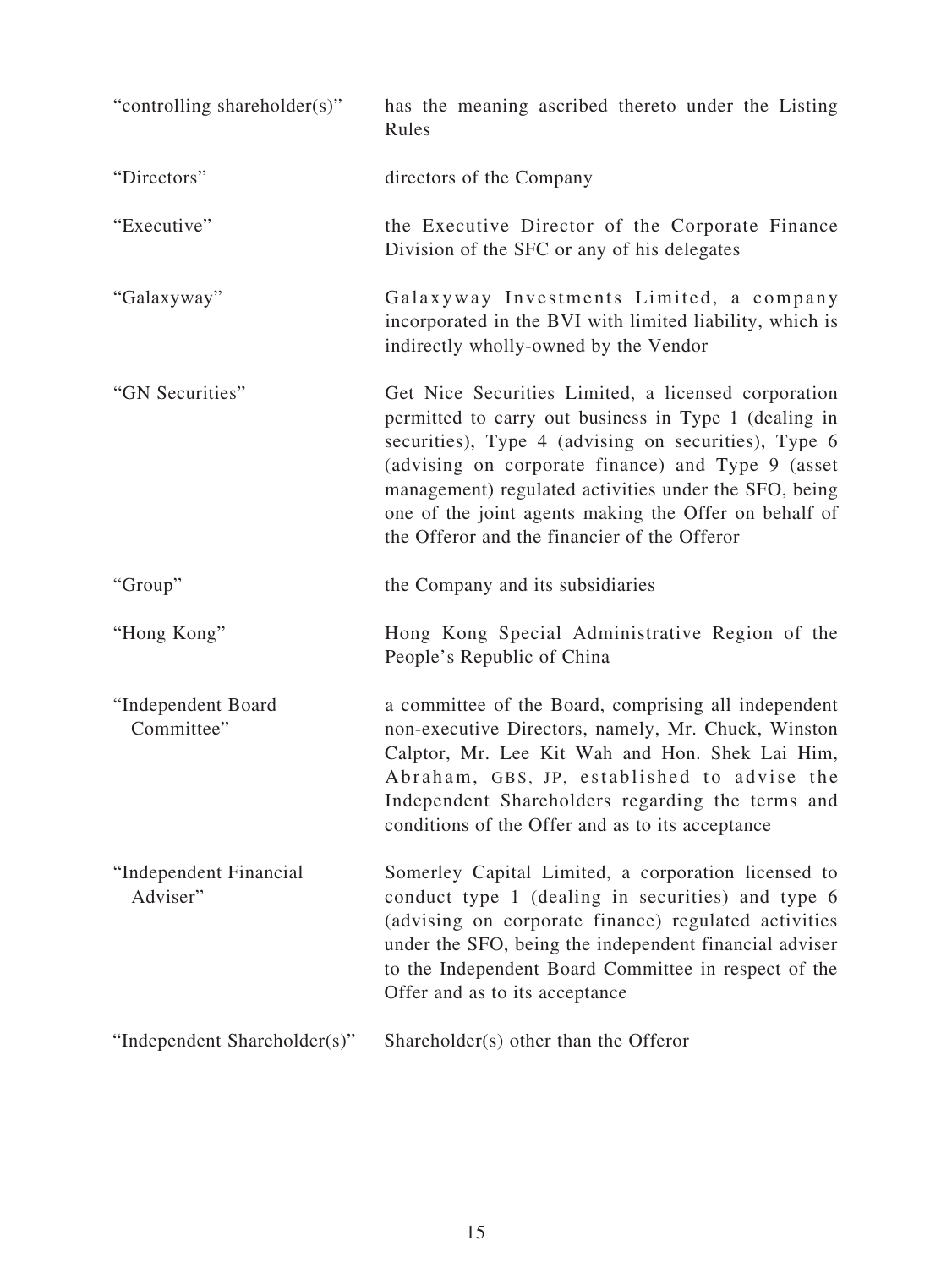| "Last Trading Day"               | 23 January 2017, being the last full Trading Day of the<br>Shares immediately prior to the halt in trading of the<br>Shares on the Stock Exchange pending the release of<br>this joint announcement                                                                                                                                                                    |
|----------------------------------|------------------------------------------------------------------------------------------------------------------------------------------------------------------------------------------------------------------------------------------------------------------------------------------------------------------------------------------------------------------------|
| "Listing Rules"                  | the Rules Governing the Listing of Securities on the<br><b>Stock Exchange</b>                                                                                                                                                                                                                                                                                          |
| "Octal Capital"                  | Octal Capital Limited, a licensed corporation permitted<br>to carry out business in Type 1 (dealing in securities<br>relating to corporate finance) and Type 6 (advising on<br>corporate finance) of the regulated activities under the<br>SFO, being one of the joint agents making the Offer on<br>behalf of the Offeror and the financial adviser to the<br>Offeror |
| "Offer"                          | the mandatory unconditional cash offer to be made by<br>GN Securities and Octal Capital for and on behalf of<br>the Offeror for all the issued Shares (other than those<br>already owned or agreed to be acquired by the Offeror)<br>pursuant to Rule 26.1 of the Takeovers Code                                                                                       |
| "Offer Period"                   | the period commencing from the date of publication of<br>this joint announcement until the latest of: (i) the date<br>when the Offer is closed for acceptance; and (ii) the<br>date when the Offer lapses                                                                                                                                                              |
| "Offer Price"                    | the price at which the Offer will be made, being<br>HK\$0.52 per Offer Share                                                                                                                                                                                                                                                                                           |
| "Offer Share(s)"                 | all the Share(s) in issue, other than those already<br>owned or agreed to be acquired by the Offeror                                                                                                                                                                                                                                                                   |
| "Offeror"                        | Ace Pride Holdings Limited, a company incorporated<br>in the BVI with limited liability                                                                                                                                                                                                                                                                                |
| "Overseas Shareholders"          | Independent Shareholders whose addresses as shown<br>on the register of members of the Company are outside<br>Hong Kong                                                                                                                                                                                                                                                |
| "Sale and Purchase<br>Agreement" | the sale and purchase agreement dated 23 January<br>2017 entered into between the Vendor and the Offeror<br>in respect of the sale and purchase of the Sale Shares                                                                                                                                                                                                     |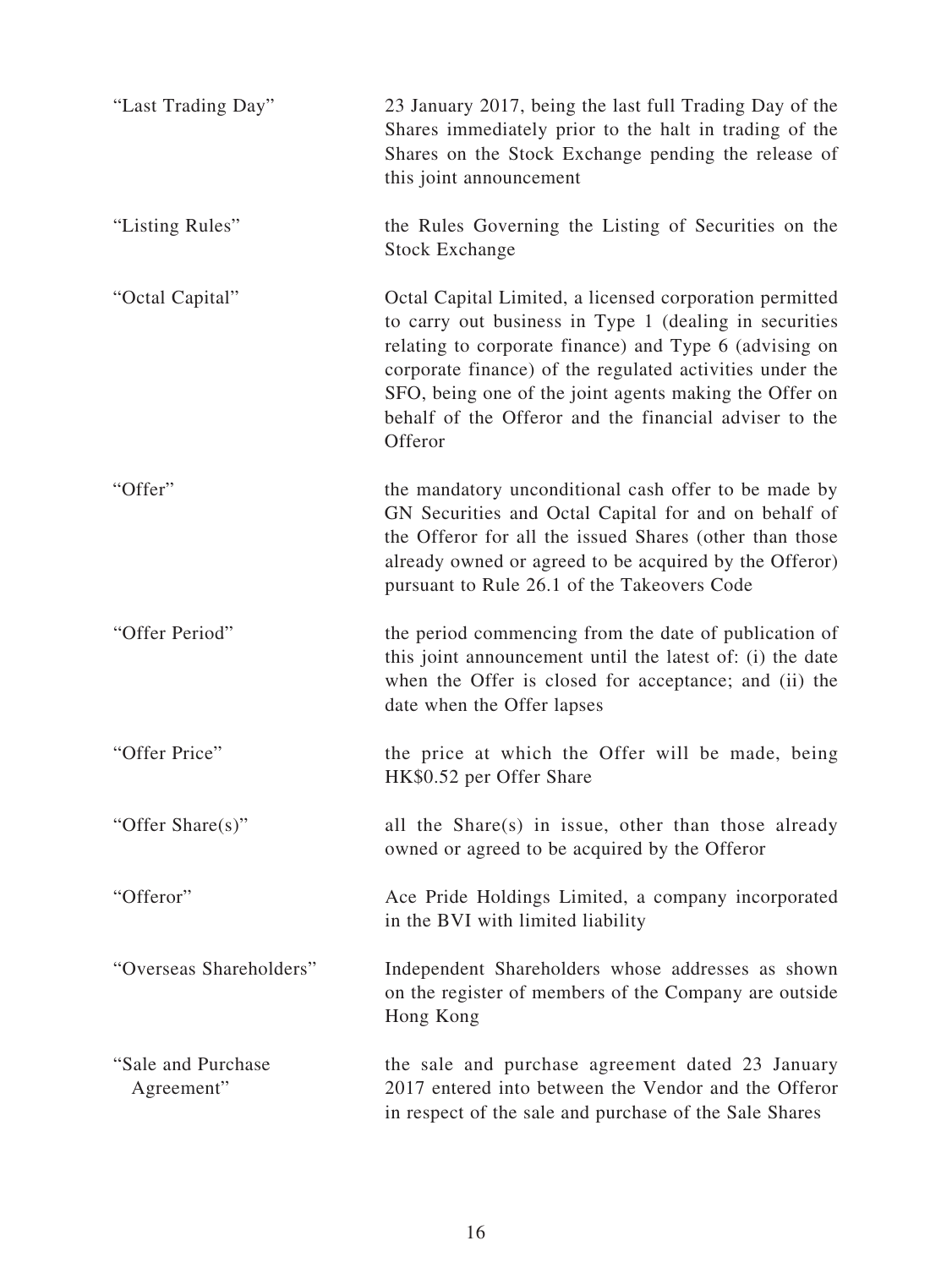| "Sale Share(s)"    | 1,147,366,967 Shares, representing approximately<br>67.96% of the total number of issued Shares as at the<br>date of this joint announcement                                                                                                                                                                                                                                                                                                                                                                                                                                        |
|--------------------|-------------------------------------------------------------------------------------------------------------------------------------------------------------------------------------------------------------------------------------------------------------------------------------------------------------------------------------------------------------------------------------------------------------------------------------------------------------------------------------------------------------------------------------------------------------------------------------|
| "SFC"              | the Securities and Futures Commission of Hong Kong                                                                                                                                                                                                                                                                                                                                                                                                                                                                                                                                  |
| "SFO"              | the Securities and Futures Ordinance (Chapter 571 of<br>the Laws of Hong Kong)                                                                                                                                                                                                                                                                                                                                                                                                                                                                                                      |
| "Share $(s)$ "     | ordinary share(s) of HK\$0.01 each in the share capital<br>of the Company                                                                                                                                                                                                                                                                                                                                                                                                                                                                                                           |
| "Shareholder(s)"   | holder(s) of the issued Shares                                                                                                                                                                                                                                                                                                                                                                                                                                                                                                                                                      |
| "Special Dividend" | the special dividend distributed by the Company in the<br>form of a distribution in specie of all the shares of ITC<br>Properties Group Limited (a company incorporated in<br>Bermuda with limited liability and the issued shares of<br>which are listed on the Main Board of the Stock<br>Exchange) held by the Group, being 306,180,916<br>shares of ITC Properties Group Limited, to the<br>qualifying Shareholders in proportion to their<br>respective shareholdings in the Company, details of<br>which are set out in the circular of the Company dated<br>23 December 2016 |
| "Stock Exchange"   | The Stock Exchange of Hong Kong Limited                                                                                                                                                                                                                                                                                                                                                                                                                                                                                                                                             |
| "Takeovers Code"   | The Hong Kong Code on Takeovers and Mergers                                                                                                                                                                                                                                                                                                                                                                                                                                                                                                                                         |
| "Trading Day"      | a day on which securities can be freely traded on the<br>Stock Exchange during whole of the normal trading<br>hours of the Stock Exchange regardless of whether any<br>trades actually occur                                                                                                                                                                                                                                                                                                                                                                                        |
| "Vendor"           | Dr. Chan Kwok Keung, Charles, an executive Director,<br>the Chairman of the Board and the controlling<br>shareholder of the Company immediately prior to<br>Completion                                                                                                                                                                                                                                                                                                                                                                                                              |
| "HK\$"             | Hong Kong dollars, the lawful currency of Hong Kong                                                                                                                                                                                                                                                                                                                                                                                                                                                                                                                                 |